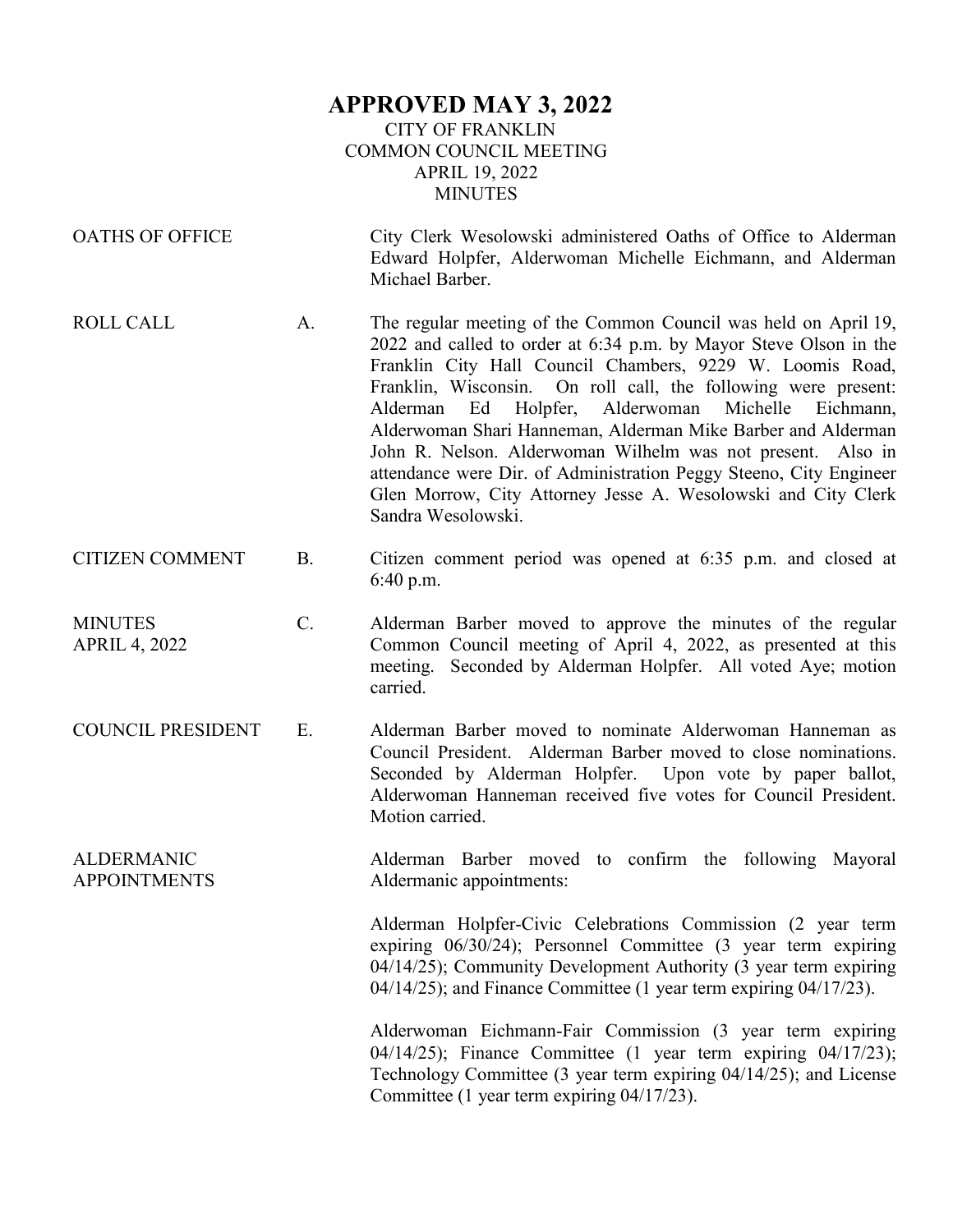> Alderwoman Wilhelm-License Committee (1 year term expiring 04/17/23).

> Alderwoman Hanneman-Finance Committee (1 year term expiring 04/17/23); License Committee (1 year term expiring 04/17/23); Plan Commission (1 year term expiring 04/17/23); and Parks Commission (1 year term expiring 04/17/23).

> Alderman Nelson-Environmental Commission (1 year term expiring 04/17/23); and Personnel Committee (3 year term expiring 04/17/23).

> Alderman Barber-Economic Development Commission (3 year term expiring 04/14/25); Personnel Committee (3 year term expiring 04/14/25); Quarry Monitoring Committee (3 year term expiring 04/14/25); and Board of Health (3 year term expiring 04/14/25).

> Seconded by Alderman Holpfer. On roll call, all voted Aye. Motion carried.

> Mayor Olson noted that no action was necessary at this time on the appointment confirmation of David Cieszynski to the Architectural Board as his term does not expire until 4/30/25.

> Alderman Barber then moved to confirm the following Mayoral appointments: Jim Arneson, 5188 W. Harvard Dr., Ald. Dist. 5, Architectural

Review Board (3 year term expiring 04/30/25).

Nancy Chu, 7350 S. Lovers Lane Road, Apt. 358, Ald. Dist. 2,

Architectural Board (3 year term expiring 04/30/25).

Adam Burckhardt, 7541 S. 72nd St., Ald. Dist. 5, Community

Development Authority (4 year term expiring 08/30/26).

Timothy Wachter, 3930 W. Victory Creek Dr., Ald. Dist. 3, Economic Development Commission (2 year term expiring 06/30/24).

Robert Goetsch, 4037 W. Forest Hill Ave., Ald. Dist. 5, Economic

Development Commission (2 year term expiring 06/30/24).

Jamie Groark, 7971 Chapel Hill Ct. S., Ald. Dist. 2, Environmental Commission (3 year term expiring 04/30/25).

Kenneth Sweeney, 11221 W. St. Martins Rd., Ald. Dist. 6, Fair Commission (3 year term expiring 04/30/25).

David Lindner, 4007 W. Acre Ave., Ald. Dist. 5, Fair Commission (3 year term expiring 04/30/25).

John Trudeau, 11410 W. Mayers Dr., Ald. Dist. 6, Fair Commission (3 year term expiring 04/30/25).

BD./COMM. APPOINTMENTS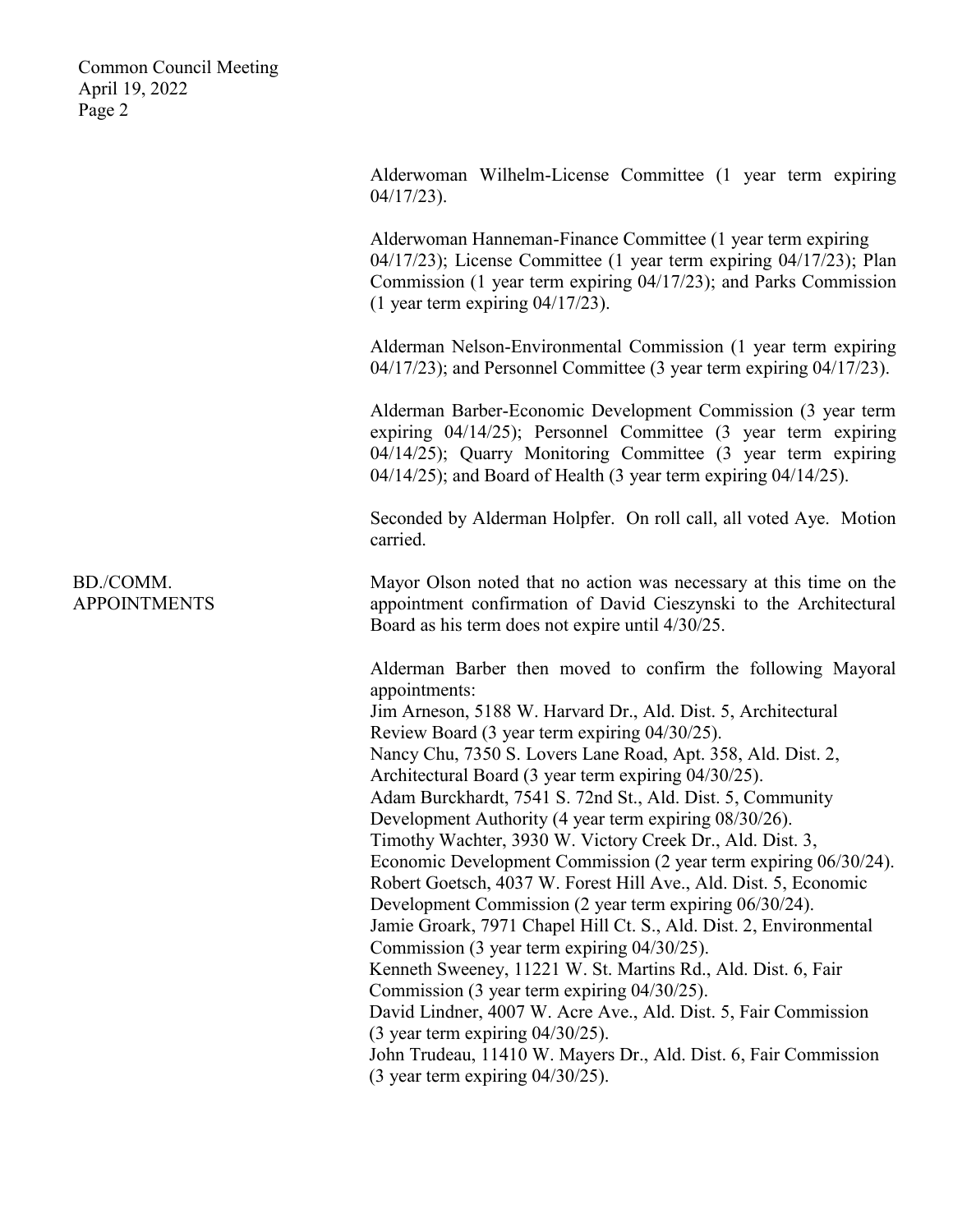> Dennis Ciche, 8128 S. 43rd St., Ald. Dist. 5, Finance Committee (1 year term expiring 04/30/23). John Howard, 6658 W. Robinwood Ln., Ald. Dist. 5, Finance Committee (1 year term expiring 04/30/23). Lori O'Neil, 8236 S. 79th St., Ald. Dist. 1, Board of Health (2 year term expiring 04/30/24). Amy Marzofka, 7950 S. 61st Street, Ald. Dist. 5, Board of Health (2 year term expiring 04/30/24). Peggy LeMahieu, 7534 W. Tuckaway Pines Circle, Ald. Dist. 1, Board of Health (2 year term expiring 04/30/24). Karen Malecki, 8072 S. 59th St., Ald. Dist. 5, Parks Commission (3 year term expiring 04/30/25). Mary Remington, 7600 S. Chapel Hill Dr., Ald. Dist. 6, Parks Commission (3 year term expiring 04/30/25). Richard Budny, 9237 S. 48th St., Ald. Dist. 4, Personnel Committee (3 year term expiring 04/30/25). Frank Prusko, 8007 S. Steepleview, Ald. Dist. 2, Personnel Committee (3 year term expiring 04/30/25). Patrick Leon, 7836 W. Winston Way, Ald. Dist. 2, Plan Commission (3 year term expiring 04/30/25). Adam Burckhardt, 7541 S. 72nd St., Ald. Dist. 5, Plan Commission (1 year term expiring 04/30/23). David Woznicki, Jr., 4125 W. McGinnis Dr., Ald. Dist. 4, Board of Public Works (3 year term expiring 04/30/25). Charles Porter, 7946 S. North Cape Rd., Ald. Dist. 6, Board of Public Works (3 year term expiring 04/30/25). Jon TenHaken, 9257 S. Sherwood Dr., Ald. Dist. 4, Mayoral Appointment to the Quarry Monitoring Committee (3 year term expiring 05/31/25). Gregory Strowig, 8128 S. 77th St., Ald. Dist. 1, Technology Commission (3 year term expiring 04/30/25). Dale Webler, 6846 W. Imperial Dr., Ald. Dist. 5, Technology Commission (3 year term expiring 04/30/25). Norman Mackesen, 8050 W. Lake Pointe Dr., Ald. Dist. 2, Technology Commission (3 year expiring 04/30/25). Patrick Hammer, 9720 S 112th St., Ald. Dist. 6, Board of Zoning and Buildings Appeals as an Alternate Member (3 year term expiring  $04/30/25$ ). Ken Humont, 7119 W. Jordan Ct., Ald. Dist. 5, Board of Zoning and Building Appeals (3 year term expiring 04/30/25). Patrick Leon, 7836 W. Winston Way, Ald. Dist. 2, Board of Zoning and Building Appeals (3 year term expiring 04/30/25). Doris Weber, 8226 W. Drexel Ave., Ald. Dist. 2, Library Board (3 year term expiring 06/30/25).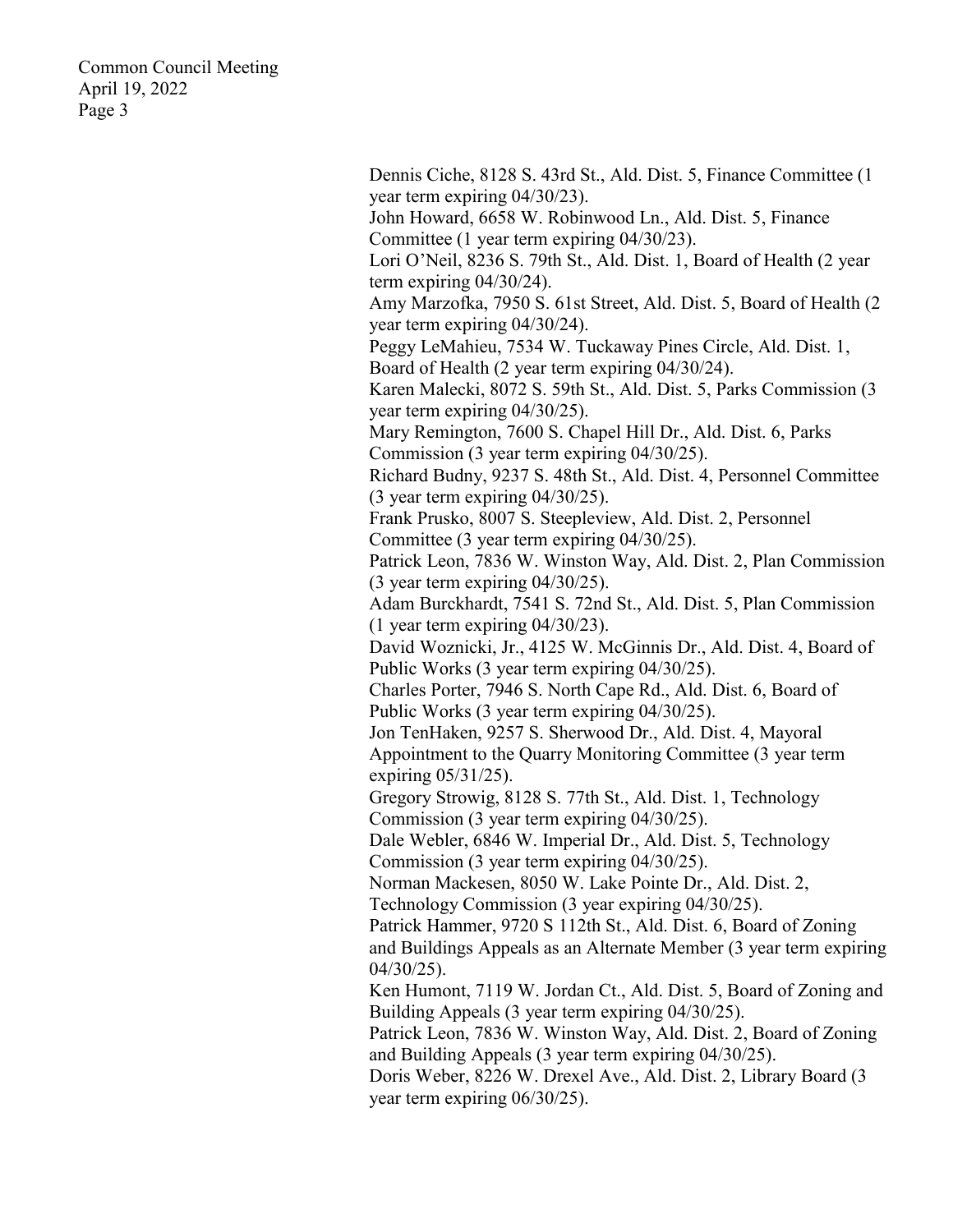Seconded by Alderwoman Hanneman. On roll call, all voted Aye. Motion carried. QUARRY MONITORING COMM. ALD. DIST. 5 Alderman Barber moved to confirm Alderman Barber's appointment of Bryan Maersch, 8096 S. 47th St., Ald. Dist. 5, to the Quarry Monitoring Committee for a 3-year unexpired term expiring 5/31/24. Seconded by Alderwoman Hanneman. On roll call, all voted Aye. Motion carried. QUARRY MONITORING COMM. ALD. DIST. 3 Alderman Barber moved to confirm Alderwoman Wilhelm's appointment of Edward Pings, 4811 W. Madison Ave., Ald. Dist. 3., to the Quarry Monitoring Committee for a 3-year unexpired term expiring 5/31/23. Seconded by Alderwoman Hanneman. On roll call, all voted Aye. Motion carried. WEED COMM. APPOINTMENT Alderman Barber moved to confirm the Mayoral appointment of Gene Ninnemann as Weed Commissioner for the calendar year 2022 at a weed cutting fee of \$90/hour. Seconded by Alderwoman Hanneman. On roll call, all voted Aye. Motion carried. RES. 2022-7850 **CONSERVATION** EASEMENT 11120 W. LOOMIS RD. VICTORY OF THE LAMB CHURCH G.1. Alderman Nelson moved to adopt Resolution No. 2022-7850, A RESOLUTION AUTHORIZING CERTAIN OFFICIALS TO ACCEPT A CONSERVATION EASEMENT FOR AND AS PART OF THE APPROVAL OF AN AMENDMENT TO THE SITE PLAN FOR PROPERTY LOCATED AT 11120 WEST LOOMIS ROAD FOR VICTORY OF THE LAMB CHURCH (TAX KAY NO. 889- 9989-000) (VICTORY OF THE LAMB, INC., APPLICANT). Seconded by Alderwoman Hanneman. All voted Aye; motion carried. POLICE DEPT. CAPITAL G.2. OUTLAY AND OPERATING BUDGET **PURCHASES** Alderman Nelson moved to approve the purchase of the 2022 Capital Outlay and Operating Budget purchases listed on the Council Action Sheet included in this meeting packet as requested by the Police

CONTRACT TO SEND VOLITION REP. TO SUMMIT IN ATLANTA, GEORGIA

- - Department. Seconded by Alderman Barber. All voted Aye; motion carried.
- G.3. Alderman Barber moved to allow the Drug Free Community Coalition Coordinator to sign the contract and scholarship agreement with Community Advocates to send a Volition Franklin representative to the 2022 Rx Drug Abuse & Heroin Summit in Atlanta, Georgia, from April 18 through April 21, 2022. Seconded by Alderman Holpfer. All voted Aye; motion carried.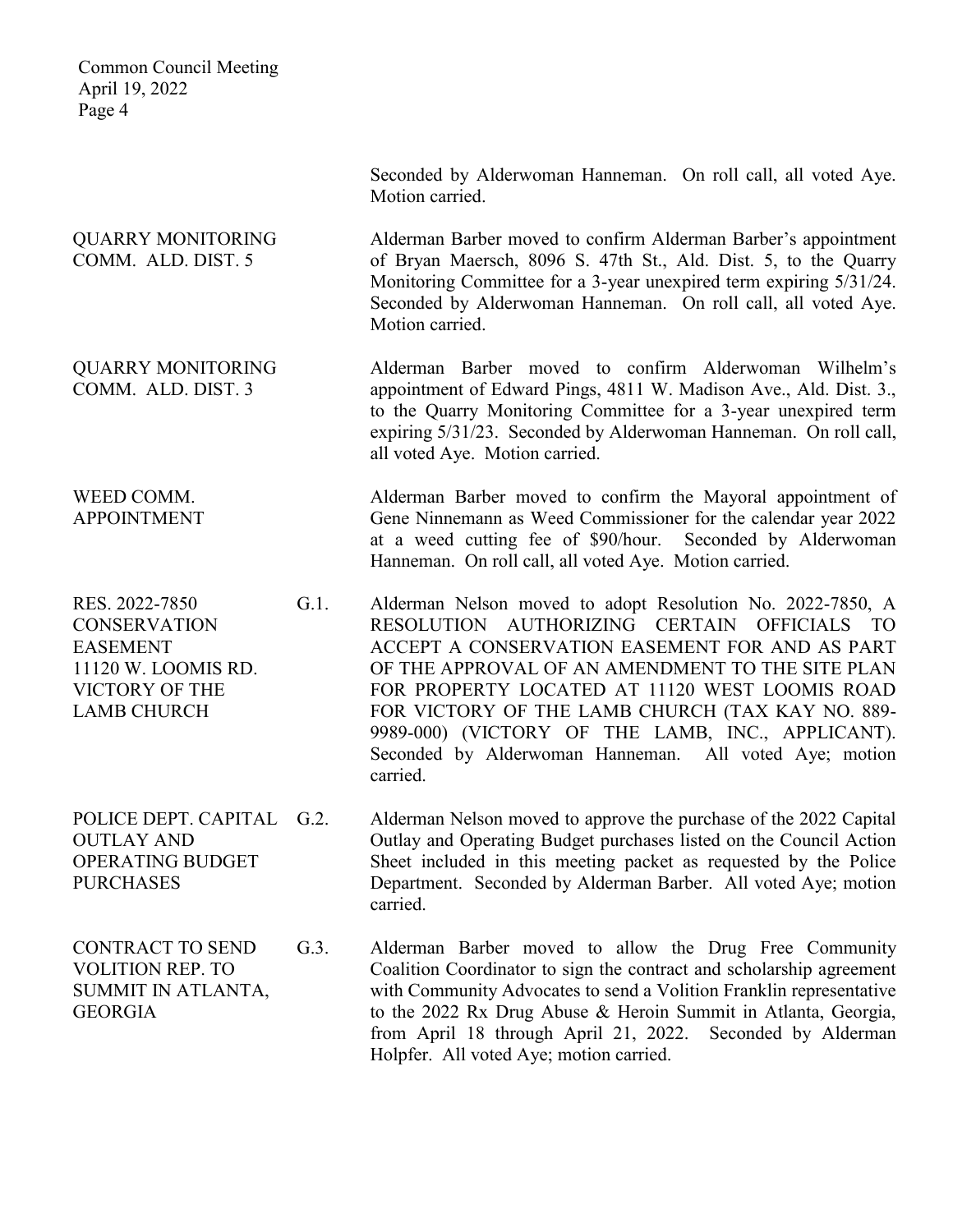RES. 2022-7851 WATER MAIN EXT. CONTACT TO A.W. OAKES & SON, INC.

RES. 2022-7852 STREET IMPR. CONTRACT TO BUTEYN-PETERSON CONSTRUCTION CO.

RES. 2022-7853 AMENDMENT TO TASK ORDER WITH RUEKERT & MIELKE, INC. S. HICKORY ST.

ENG. DEPT. PURCHASE OF FORD EXPLORER

DPW PURCHASE OF 2 PLOW TRUCK CHASSIS

RES. 2022-7854 APPROVING PARTIAL TAX RECISSION AND REFUND

- G.4. Alderman Nelson moved to adopt Resolution No. 2022-7851, A RESOLUTION TO WAIVE BIDDING IRREGULARITIES IN THE BID BONDS AND AWARD CONTRACT FOR THE W. RYAN ROAD WATER MAIN EXTENSION TO A.W. OAKES & SON, INC. IN THE AMOUNT OF \$557,932.50. Seconded by Alderwoman Hanneman. All voted Aye; motion carried.
- G.5. Alderwoman Hanneman moved to adopt Resolution No. 2022-7852, A RESOLUTION TO AWARD CONTRACT FOR THE FRANKLIN CORPORATE PARK, SOUTH HICKORY STREET IMPROVEMENTS TO BUTEYN-PETERSON CONSTRUCTION CO., INC. IN THE AMOUNT OF \$2,993,327.00, and authorize staff to execute the Notice of Award, with the Notice to Proceed contingent upon obtaining permits. Seconded by Alderman Barber. All voted Aye; motion carried.

G.6. Alderwoman Hanneman moved to adopt Resolution No. 2022-7853, A RESOLUTION TO AUTHORIZE AMENDMENT NO. 6 TO TASK ORDER NO. 5 TO RUEKERT & MIELKE, INC. FOR SERVICES DURING CONSTRUCTION OF S. HICKORY STREET FOR \$444,550. Seconded by Alderman Holpfer. All voted Aye; motion carried.

- G.7. Alderman Nelson moved to authorize the Engineering Department to purchase a 2022 Ford Explorer in the amount of \$28,783.00 with budgeted funds in the 2022 Equipment Replacement Fund. Seconded by Alderwoman Eichmann. All voted Aye; motion carried.
- G.8. Alderman Barber moved to authorize the Department of Public Works to purchase two plow truck chassis in an amount not to exceed \$273,000.00 with budgeted funds in the 2022 Equipment Replacement Fund. Seconded by Alderwoman Hanneman. All voted Aye; motion carried.
- G.9. Alderman Holpfer moved to adopt Resolution No. 2022-7854, A RESOLUTION APPROVING A PARTIAL PROPERTY TAX RECISSION AND REFUND FOR PARCEL NO. 794-9996-011; and direct staff to file the chargeback request with the Wisconsin Department of Revenue and seek compensation from the other taxing authorities. Seconded by Alderman Nelson. All voted Aye; motion carried.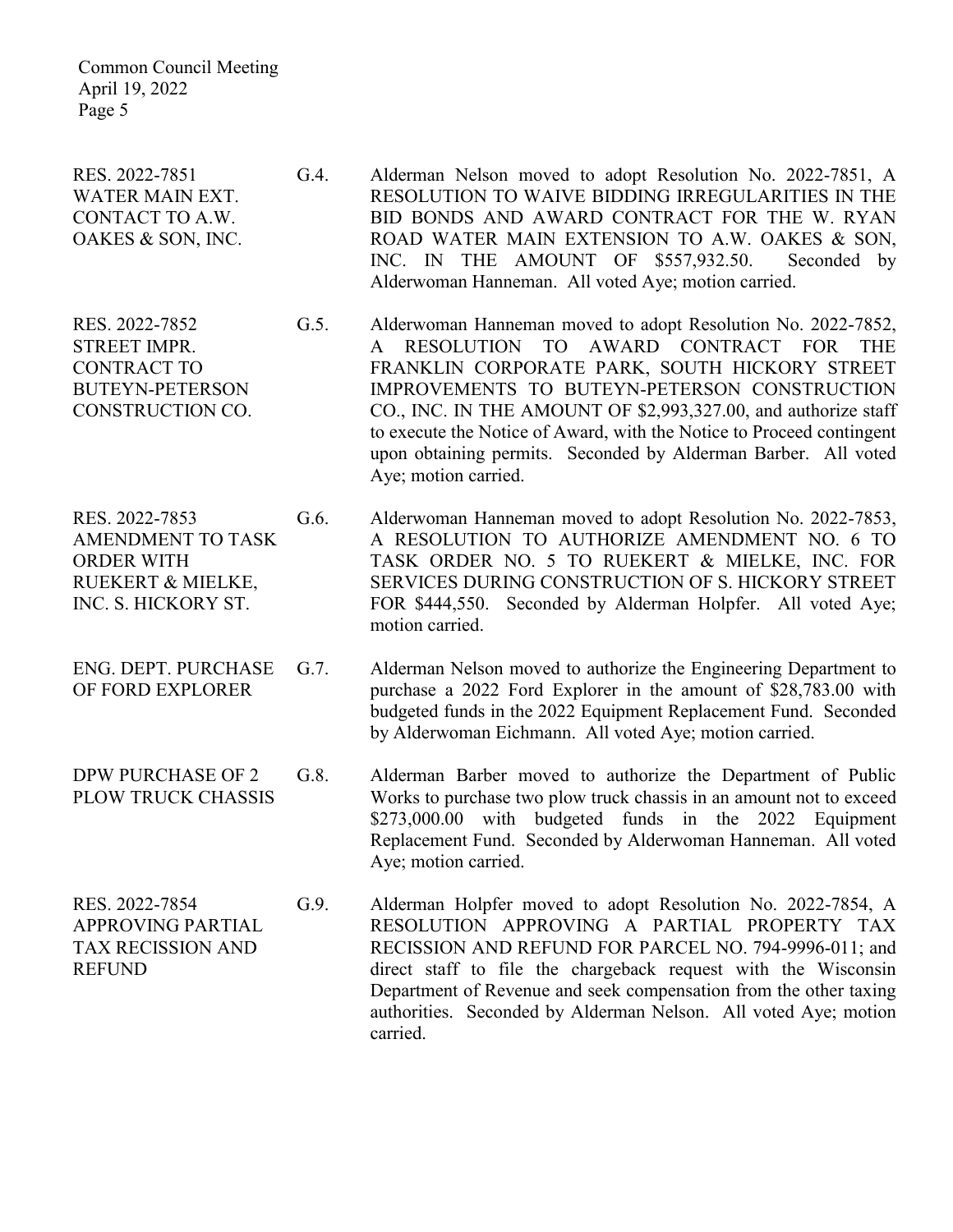| AMEND ORD.<br><b>ADOPTING 2021</b><br><b>BUDGETS</b> | G.10. | Alderman Barber moved to table to the Common Council meeting of<br>May 3, 2022, an Ordinance to Adopt the 2021 Annual Budgets for the<br>General Fund, Fire Department Grant Fund, Police Department Grant<br>Fund, St. Martins Fair Fund, Health Grants Fund, Civic Celebrations<br>Fund, Health Grants Fund, Civic Celebrations Fund, Capital Outlay<br>Fund, TID 7 Fund, TID 3 Fund, and Retiree Health Fund for the City<br>of Franklin to Transfer and Re-appropriate 2021 Funds. Seconded by<br>Alderwoman Eichmann. On roll call, all voted Aye. Motion carried. |
|------------------------------------------------------|-------|-------------------------------------------------------------------------------------------------------------------------------------------------------------------------------------------------------------------------------------------------------------------------------------------------------------------------------------------------------------------------------------------------------------------------------------------------------------------------------------------------------------------------------------------------------------------------|
| 2023 BUDGET<br><b>TIMETABLE</b>                      | G.11. | Alderwoman Hanneman moved to adopt the 2023 Annual Budget<br>Preparation Timetable, dated April 19, 2022, as presented at this<br>meeting, subject to any future regular meeting schedule changes if so<br>made by the Common Council. Seconded by Alderwoman<br>Eichmann. All voted Aye; motion carried.                                                                                                                                                                                                                                                               |
| <b>LICENSES AND</b><br><b>PERMITS</b>                | Н.    | Alderman Nelson moved to approve the following:                                                                                                                                                                                                                                                                                                                                                                                                                                                                                                                         |
|                                                      |       | Grant 2021-2022 Operator License to: Alexandra Mather, Charmaine<br>Barden, Victoria Pitts;                                                                                                                                                                                                                                                                                                                                                                                                                                                                             |
|                                                      |       | Grant 2022-2023 Renewal Operator License to: Charmaine Barden,<br>Victoria Pitts, Geraldine Arteaga, Amy Balcerzak, John Bergner, John<br>Braovac, Judith Burbey, Daniel Crass, Jeffrey Dejna, Christopher<br>Ewig, Kristen Fenninger, Leonid Kish, Grace Mantyh, Nadiya<br>Mashkina, Jane Michel, Nicholas Nolte, Nand Patel, Hollie Smith,<br>Nadine Stork, Kathleen Varga;                                                                                                                                                                                           |
|                                                      |       | Grant Temporary Class B Beer to: Civic Celebration, Fourth of July<br>Festivities, John Bergner, 9229 W Loomis Rd, 7/1/2022 - 7/4/2022;                                                                                                                                                                                                                                                                                                                                                                                                                                 |
|                                                      |       | Grant Amendment to Public Grant Application to Add Extraordinary<br>Entertainment & Special Event to: Franklin Health Department,<br>Spring Sprint Event, Lauren Gottlieb and Ellen Henry, 8030 S Legend<br>Dr, 5/14/2022, 8:00am-12:30 pm;                                                                                                                                                                                                                                                                                                                             |
|                                                      |       | Grant Extraordinary Entertainment & Special Event to: The Rock<br>Sports Complex, 5K Walk for Pancreatic Cancer Action Network,<br>Paul Cimoch, 7044 S Ballpark Dr, April 30, 2022, 6:00 am-4:00 pm;<br>and                                                                                                                                                                                                                                                                                                                                                             |
|                                                      |       | Grant Temporary Entertainment & Amusement License to:                                                                                                                                                                                                                                                                                                                                                                                                                                                                                                                   |
|                                                      |       | 1. Rainbow Valley Rides, Inc, Fourth of July Festivities, Ronald                                                                                                                                                                                                                                                                                                                                                                                                                                                                                                        |

Kedrowicz, 9229 W Loomis Rd, 7/1/2022-7/4/2022;